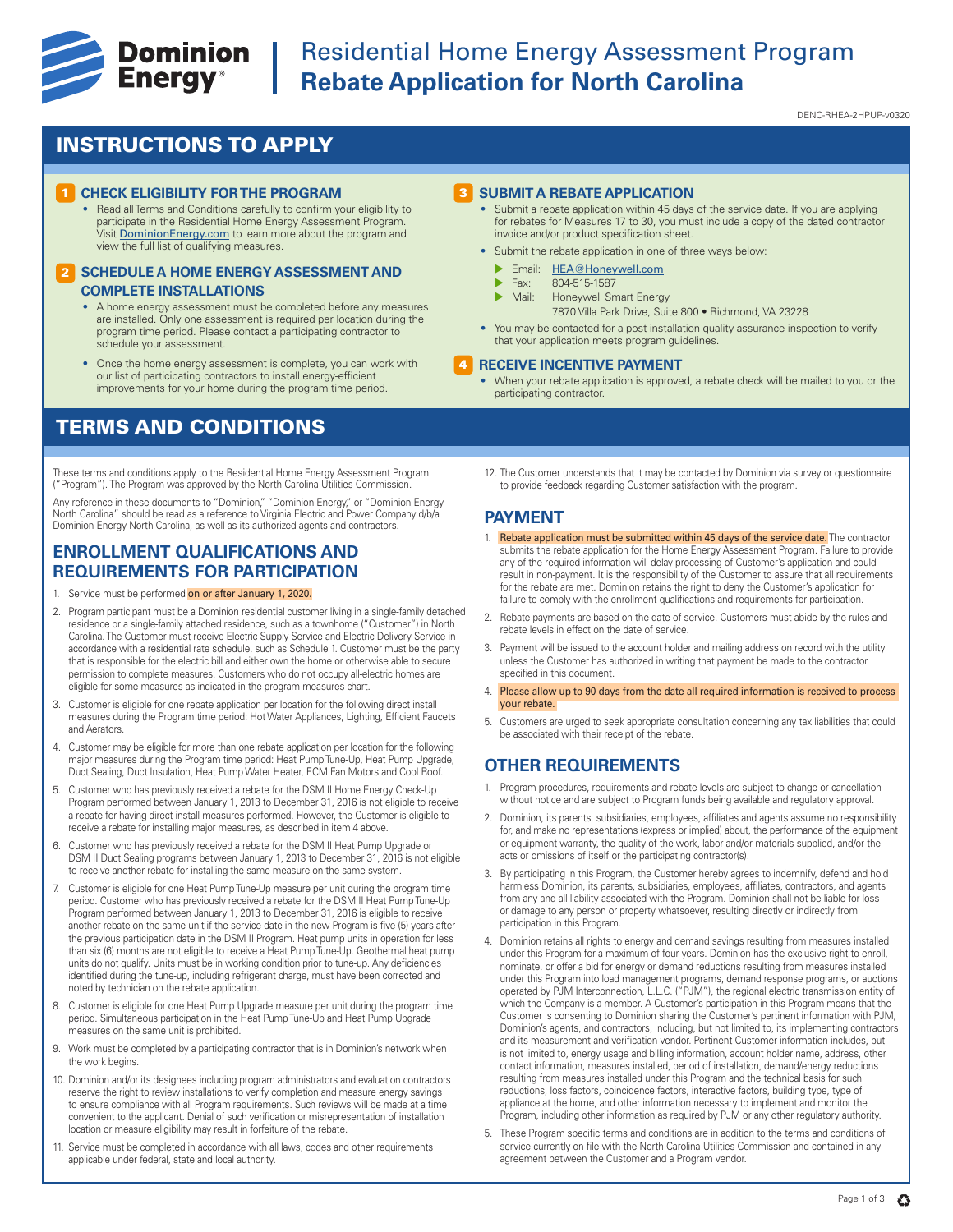

APPLICATION CHECKLIST

APPLICATION CHECKLIST

CONTRACTOR DETAILS

CONTRACTOR DETAIL

ပာ

CUSTOMER DETAILS

CUSTOMER DETAIL

 $\Omega$ 

DENC-RHEA-2HPUP-v0320

### *By signing this application, I agree to the above terms and conditions. I authorize Dominion Energy North Carolina to release pertinent electrical usage information through Honeywell Smart Energy as their implementation contractor to the participating contractor listed below. I certify that I am the Dominion Energy North Carolina customer and owner or lessee of the residence described above.* \_\_\_\_\_\_\_\_\_\_\_\_\_\_\_\_\_\_\_\_\_\_\_\_\_\_\_\_\_\_\_\_\_\_\_\_\_\_\_\_\_\_\_\_\_\_\_\_\_\_\_\_\_\_ \_\_\_\_\_\_\_\_\_\_\_\_\_\_\_\_\_\_\_\_\_\_\_\_\_\_\_\_\_\_\_\_\_\_\_\_\_\_\_\_\_\_\_\_\_\_\_\_\_\_\_\_\_\_ \_\_\_\_\_\_\_\_\_\_\_\_\_\_\_\_\_\_\_\_\_\_\_ Customer Name (please print) Customer Signature Date Residential Home Energy Assessment Program APPLICATION FOR NORTH CAROLINA Name on Dominion Energy Account: Service Address: City: City: City: City: City: City: City: City: City: Code: 2.5 and 2.5 and 2.5 and 2.5 and 2.5 and 2.5 and 2.5 and 2.5 and 2.5 and 2.5 and 2.5 and 2.5 and 2.5 and 2.5 and 2.5 and 2.5 and 2.5 and 2.5 and 2.5 and 2.5 and 2. Key Contact Name: Email Address: Home Phone: Work Phone:  $\Box$  Own  $\Box$  lease this property.  $\Box$  Do you have authority to approve work on the property?  $\Box$  Yes  $\Box$  No Dominion Energy Account Number: Company Name: Technician Name: Company Street Address Service Date: Service Date: Service Date: Service Date: Service Date: Service Date: Service Date: Service Date: Service Date: Service Date: Service Date: Service Date: Service Date: Service Date: Ser City: State: Zip Code: Company Phone: Email Address: REBATE PAYMENT METHOD \_\_\_\_\_\_\_\_\_\_\_\_\_\_\_\_\_\_\_\_\_\_\_\_\_\_\_\_\_\_\_\_\_\_\_\_\_\_\_\_\_\_\_\_\_\_\_\_\_\_\_\_\_\_ \_\_\_\_\_\_\_\_\_\_\_\_\_\_\_\_\_\_\_\_\_\_\_ Technician Signature Date I (Your Initials) understand that my rebate incentive in the amount of \$ \_\_\_\_\_\_\_\_\_ will be paid directly to the contractor specified in this document and recognize that I have received the equivalent value of this amount through services provided, unless I check here  $\Box$  to have the rebate check sent to me. *The following question is optional:* Did the rebate incentive offered by Dominion Energy have any influence in your decision to have the work performed?  $\Box$  Yes  $\Box$  No **Complete the checklist below and submit all required documents. Rebate cannot be processed with any missing information or blank fields.** Who is submitting this rebate application?  $\Box$  Customer  $\Box$  Contractor (Your Initials) HAVE READ THE INSTRUCTIONS AND TERMS AND CONDITIONS ON PAGE 1. Completed home energy assessment. Completed entire rebate application. Attached a copy of the dated invoice from the contractor who performed the work for Measures 17 to 30 only. (Not applicable for Measures 1 to 16) Included the Product Specification Sheet for installing each of the following measures. Please select all that apply and specify item numbers from Rebate Chart. Measure 22 – 26 – HVAC System Upgrade (Submit AHRI Certificate): \_\_\_\_\_\_\_\_\_ Measure 27 – Water Heater Measure 28 – 29 – ECM Fan Motor: \_\_\_\_\_\_\_\_\_\_ Measure 30 – Cool Roof 1 Email: HEA@Honeywell.com **Fax:** 804-515-1587 2 **Mail:** Honeywell Smart Energy, 7870 Villa Park Drive, Suite 800, Richmond, VA 23228 4 **Submit in one of three ways:** 3 Building Type (Check one):  $\Box$  Single-Family Detached Single-Family Attached

**Example 1-888-366-8280** [DominionEnergy.com](https://www.dominionenergy.com) **Q** HEA@Honeywell.com 1-888-366-8280